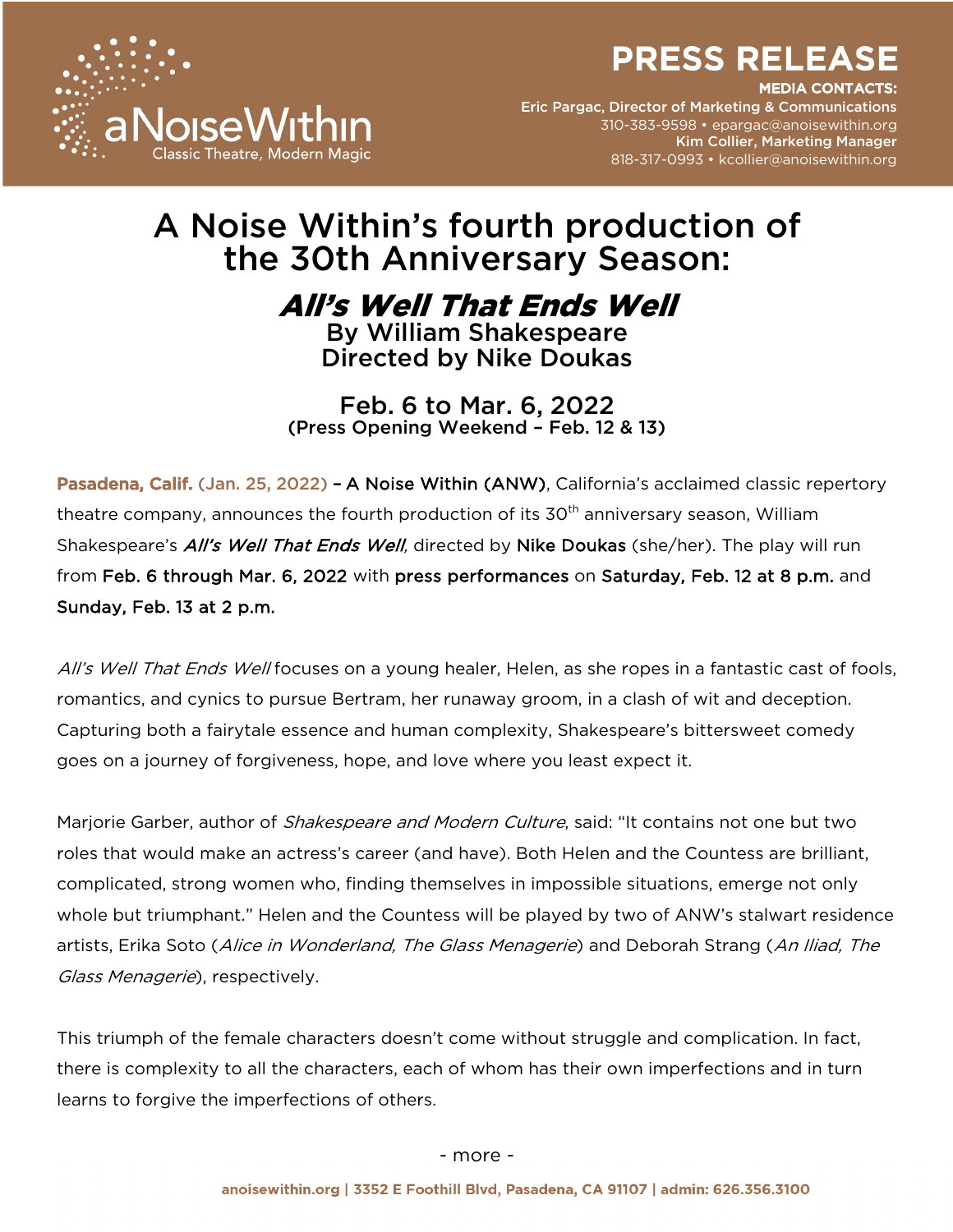

IEDIA CONTACTS:

Eric Pargac, Director of Marketing & Communications 310-383-9598 • epargac@anoisewithin.org Kim Collier, Marketing Manager 818-317-0993 • kcollier@anoisewithin.org

"I find it refreshing that the characters are so forgiving," said Doukas. "Even characters who were angry at each other forgive each other in all kinds of ways: parent, friend, child, lover. With time and patience and big hearts, we can learn to forgive each other."

A Noise Within's Shakespeare consultant, Dr. Miranda Johnson-Haddad, said "The central themes of *All's Well*—women who defy patriarchal norms, what constitutes acceptable feminine behavior, class inequality—continue to speak to us forcefully today. Whether we're theatre makers or audience members, embracing this play in all its complexity can offer a way forward to a better understanding of ourselves and of each other."

Single ticket prices for *All's Well That Ends Well* start at \$25 and are available at anoisewithin.org, by phone at 626-356-3121, and at the box office located at 3352 East Foothill Blvd in Pasadena, Calif.

# **All's Well That Ends Well Cast and Creative Team**

The cast includes Helen: Erika Soto\* (she/her) Bertram: Mark Jude Sullivan\* (he/him) Countess of Rosillion: Deborah Strang\* (she/her) King of France: Bernard K. Addison\* (he/him) Lafeu: Jeremy Rabb\* Paroles: Rafael Goldstein\* (he/him) First Lord Dumaine: Kasey Mahaffy\* (he/him) Second Lord Dumaine: Niek Versteeg (he/him) Diana: Nicole Javier\* (she/her) Widow Capilet: Desirée Mee Jung\* (she/her) Mariana / Duke of Florence / Rinalda: Trisha Miller\* (she/her) Lavatch: Kodi Jackman (she/her) French Lord / Soldier / Gentleman: Will Block (he/him) French Lord / Second Soldier: Gabriela Mendoza (she/her)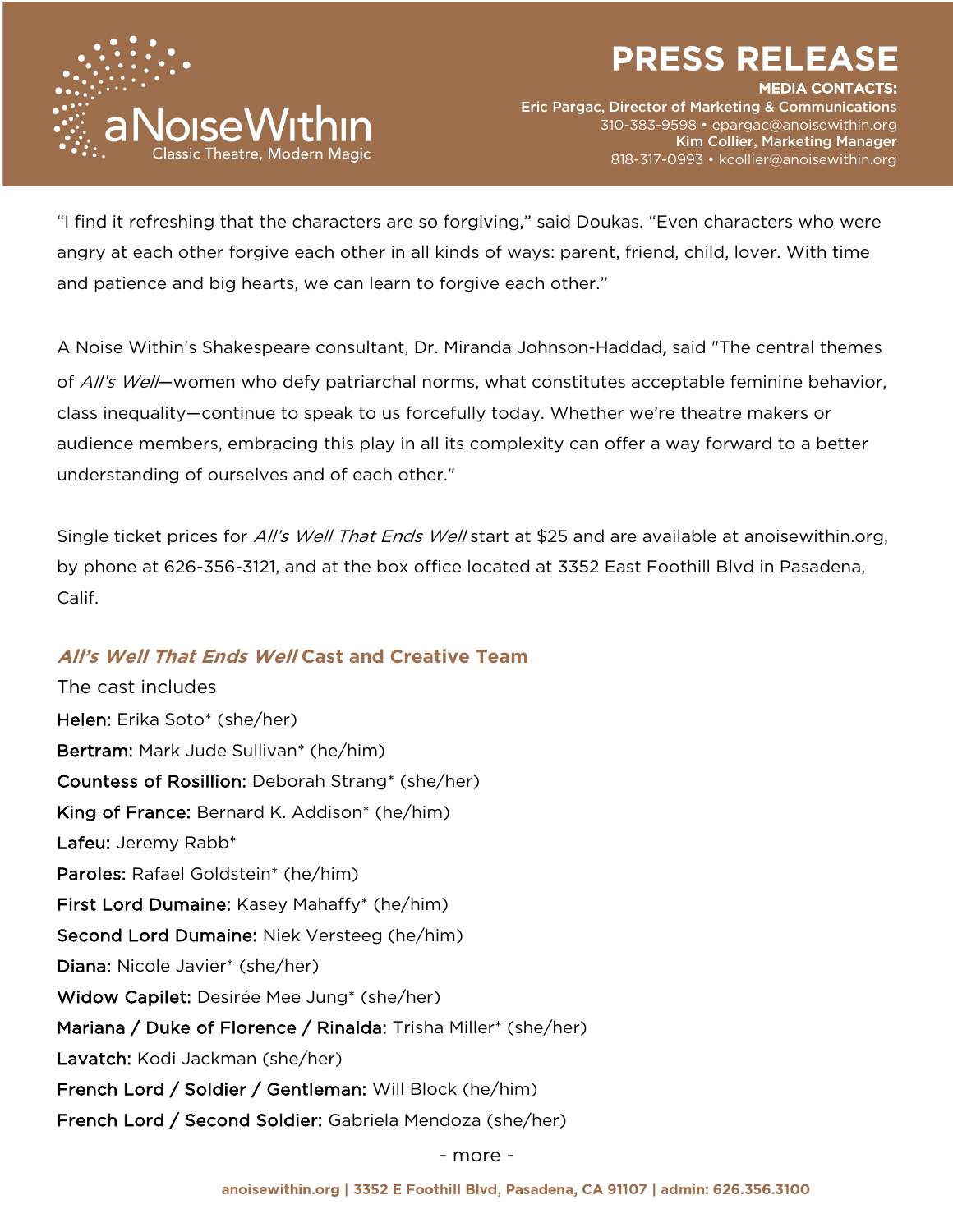

#### EDIA CONTACTS:

Eric Pargac, Director of Marketing & Communications 310-383-9598 • epargac@anoisewithin.org Kim Collier, Marketing Manager 818-317-0993 • kcollier@anoisewithin.org

Understudies: Countess of Rosillion u/s: Trisha Miller\* (she/her) Bertram u/s: Victor Montez (he/him) Helen u/s: Nicole Javier\* (she/her) Paroles u/s: Frederick Stuart<sup>\*</sup> Lavatch u/s: Rebekah Side (she/her) Lafeu u/s: Alan Blumenfeld\* (he/him) Widow Capilet / Mariana / Duke of Florence / Rinalda u/s: Tania Verafield\* (she/her/ella) Diana u/s: Olivera Perunicic (she/her) First Lord Dumaine u/s: Richy Storrs\* **Clown** Rebekah Side u/s

Directed by Nike Doukas§ (she/her). Scenic design: Frederica Nascimento† (she/her), costume design: Angela Balogh Calin†(she/her), lighting design: Ken Booth (he/him), original music composition & sound design: John Ballinger, wig & make-up design: Shelia Dorn, stage manager: Alyssa Escalante\* (she/her), assistant stage manager: Amber R. Dettmers\* (she/her), properties designer: John M. McElveney, assistant sound engineer: Hannah Cairo (she/her), dramaturg: Dr. Miranda Johnson-Haddad (she/her), Covid safety managers: Thomas Bedolla (he/him), Connor Moody (she/her), Alison Rodriguez (she/her), deck crew: Mikayla Bettner, light board operator: T Kosek.

§ The Director is a member of the Stage Directors and Choreographers Society, a national theatrical labor union. † Designer is represented by United Scenic Artists Local USA-829 of the IATSE

\*Member of Actors' Equity Association, the Union of Professional Actors and Stage Managers in the United States.

### **Performances**

Sunday, Feb. 6 at 2 p.m. (Preview) Wednesday, Feb. 9 at 7:30 p.m. (Preview & Pre-Show Symposium) Thursday, Feb. 10 at 7:30 p.m. (Preview & Pay What You Choose) Friday, Feb. 11 at 8 p.m. (Preview) Saturday, Feb. 12 at 8 p.m. (Opening Night & Press Performance #1)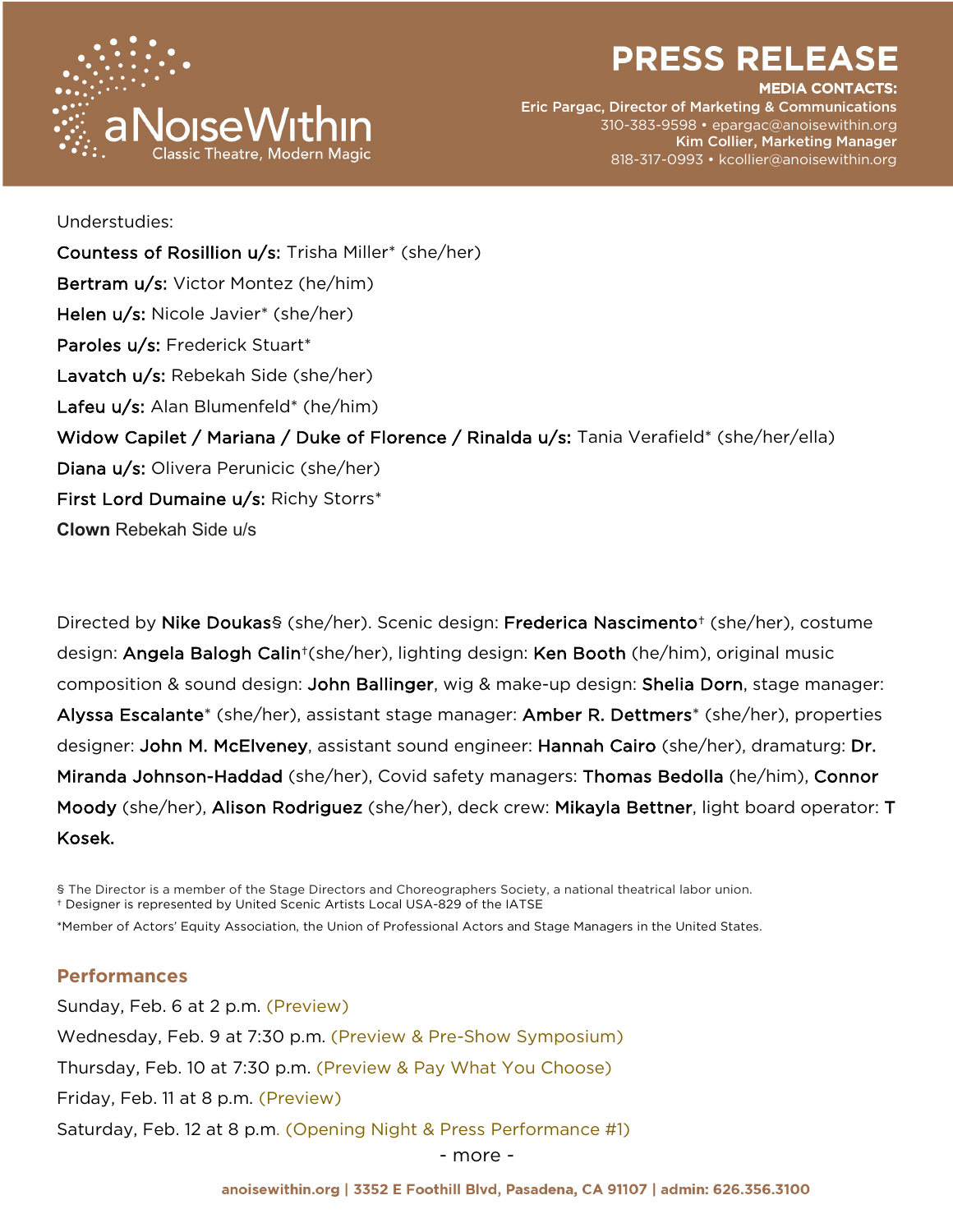

#### IEDIA CONTACTS:

Eric Pargac, Director of Marketing & Communications 310-383-9598 • epargac@anoisewithin.org Kim Collier, Marketing Manager 818-317-0993 • kcollier@anoisewithin.org

Sunday, Feb. 13 at 2 p.m. (Press Performance #2) Thursday, Feb. 17 at 7:30 p.m. Friday, Feb. 18 at 8 p.m. (Post-Show Conversation) Saturday, Feb. 19 at 2 p.m. Saturday, Feb. 19 at 8 p.m. Sunday, Feb. 20 at 2 p.m. Friday, Feb. 25 at 8 p.m. (Post-Show Conversation) Saturday, Feb. 26 at 2 p.m. Saturday, Feb. 26 at 8 p.m. Sunday, Feb. 27 at 2 p.m. (Post-Show Conversation) Thursday, Mar. 3 at 7:30 p.m. Friday, Mar. 4 at 8 p.m. (Post-Show Conversation) Saturday, Mar. 5 at 2 p.m. Saturday, Mar. 5 at 8 p.m. Sunday, Mar. 6 at 2 p.m.

## **Ticket and Price Information**

Buy Online: www.anoisewithin.org Buy Via Phone: 626-356-3121

Purchase at Box Office: 3352 E. Foothill Blvd., Pasadena, CA 91107

Regular Prices: Single tickets from \$25, Student Rush with ID an hour before performance \$20.

Groups (10 or more): Adults from \$25 to \$50 a ticket, up to 35% off; Students from \$18/tickets. Call 626-356-3121 for more information and ask for Subscriber Services Manager Deborah Strang.

Sunday Rush: Feb. 20 at 7 p.m. – all tickets remaining are \$25. Buy tickets online beginning the Monday before the performance with the code SUNDAYRUSH while selecting seats OR mention "SUNDAY RUSH" after 2 p.m. on the day of the performance at the box office window.

Pay What You Choose: Feb. 10 at 7:30 p.m. - Pay what you choose tickets will become available online starting at 12 a.m. on the day of each performance with the choice to pay \$5, \$10, or \$15 (handling fee not included).

### **Conversations and Presentations with the Artists**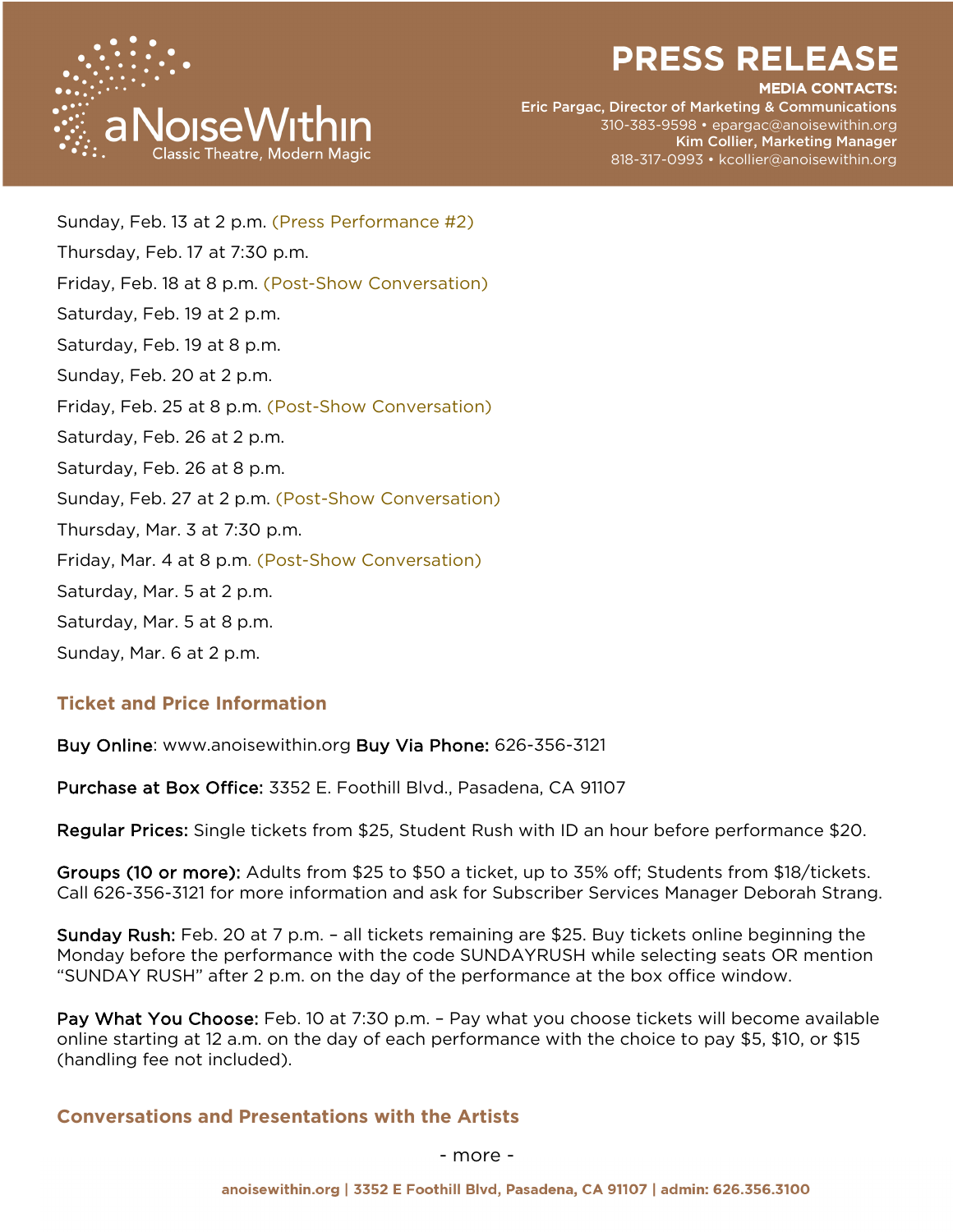

IEDIA CONTACTS:



Eric Pargac, Director of Marketing & Communications 310-383-9598 • epargac@anoisewithin.org Kim Collier, Marketing Manager 818-317-0993 • kcollier@anoisewithin.org

The run of All's Well that Ends Well includes post-show conversations with the artists on February 18, 25, 27, and March 4. Tickets on these nights automatically include the conversation with the artists at no extra charge. A pre-show symposium featuring a noted scholar will happen on February 9 at 6:45 p.m. before the second preview performance.

# **ANW's 2021-2022, 30<sup>th</sup> Anniversary Season - THEY SHATTERED THE CHRYSALIS**

"The world is in the midst of extraordinary change," said Geoff Elliott and Julia Rodriguez-Elliott, "a year of Covid-19; a time of greater awareness of systemic racism, and of confronting violence against people of color; a more aggressive push for women's and LGBTQ+ rights; and more. The world we once inhabited is shattering. Each of the productions in the 2021-22, 30th Anniversary Season is a passionate examination of seismic shifts in reality and how special individuals summon extraordinary courage to meet these changes head-on."

The anniversary season will continue with William Shakespeare's bittersweet comedy *All's Well* That Ends Well (February 6 - March 6, 2022). Directed by Nike Doukas (she/her), the rarely seen classic celebrates a young woman as she breaks the man-made chrysalis to follow her heart.

Following that, Nilo Cruz's Pulitzer Prize-winning Anna in the Tropics (March 20 – April 17, 2022), intertwines ritual, tradition, and raw sensuality in the working community of a Cuban-American cigar factory in 1920s Tampa, Florida. Anna in the Tropics will be directed by Jonathan Muñoz-Proulx (he/him), Director of Cultural Programming at ANW.

Finally, A Noise Within will conclude its triumphant return to the live stage with Mary Zimmerman's Metamorphoses (May 8 - June 5, 2022) directed by Julia Rodriguez-Elliott. Mary Zimmerman (author of ANW's award-winning *Argonautika*) creates this Tony Award-nominated masterpiece, based on the Myths of Ovid. Be mesmerized with tales of Midas, Orpheus, Aphrodite, and more in a whimsical and heartbreaking meditation on the joys and perils of being human.

Geoff Elliott and Julia Rodriguez-Elliott conclude, "Change can be joyful or heartbreaking. Change is inevitable. Change is necessary. Change is here! Join us as we celebrate protagonists who each 'Shattered the Chrysalis.'"